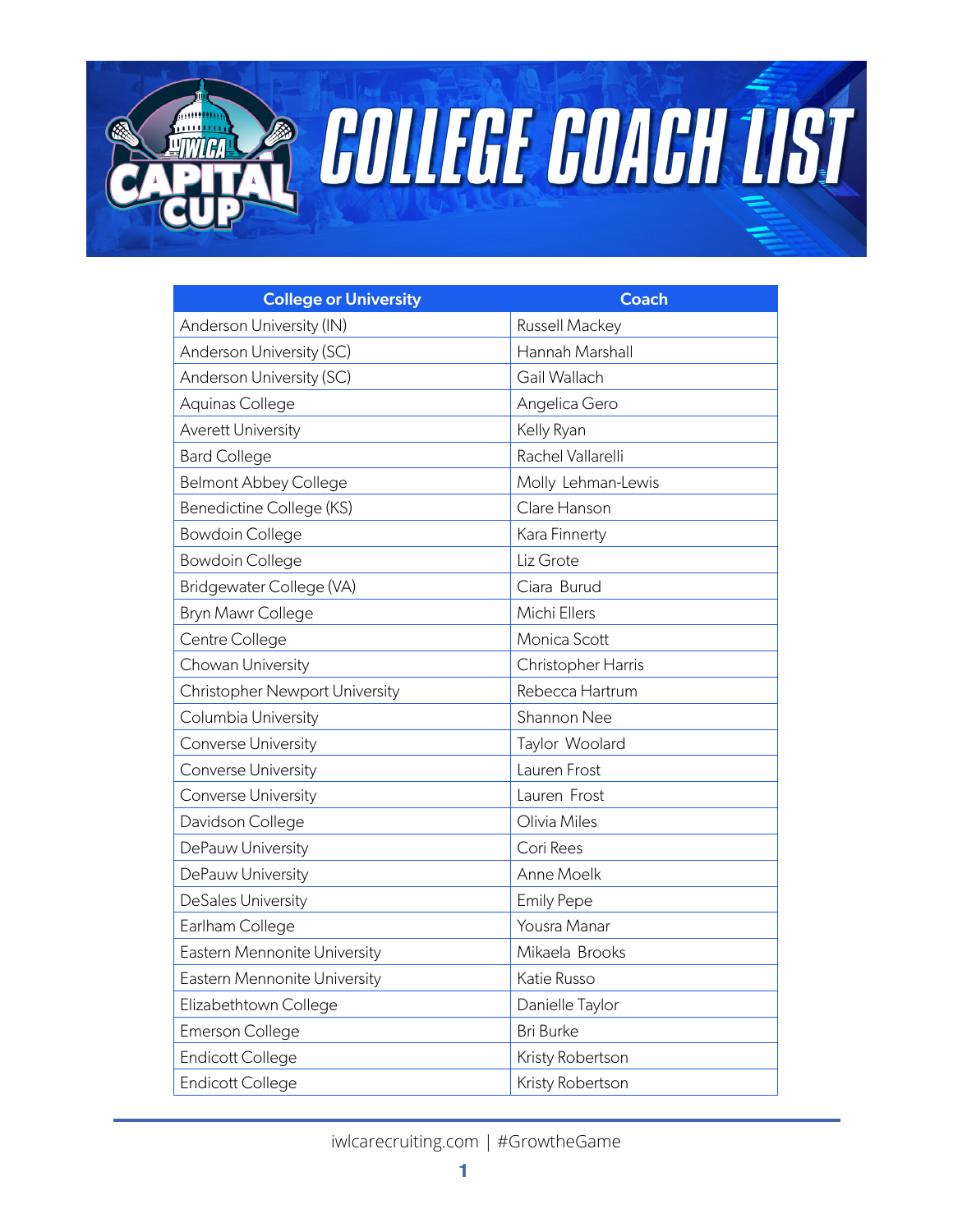

**EOLLEGE COACH IST** 

| Jason Cody             |
|------------------------|
| Carly Coyle            |
| Jim Hill               |
| Rachel Ortell          |
| Devyne Doran           |
| Jenny Pawlowski        |
| Casey Hickman          |
| Kara Mupo              |
| Mallory Zelawski       |
| Jordan Beech           |
| <b>Brandon Allwood</b> |
| leff Faulkner          |
| Devon Wills            |
| Erin Doherty           |
| Keagan Pontious        |
| Erica Blubaugh         |
| Devon Scharf           |
| Nina Dunay             |
| Scott Tucker           |
| Jenna Dingler          |
| Meredith Black         |
| Kate Athing            |
| Jaylen Schulte         |
| <b>Grace Sisserson</b> |
| Abby Tepper            |
| Dani Ellis             |
| Lauren Skellchock      |
| Samantha Nolan         |
| Kristen Stuckel        |
| <b>Bridget Walker</b>  |
| Evan Merrill           |
|                        |

iwlcarecruiting.com | #GrowtheGame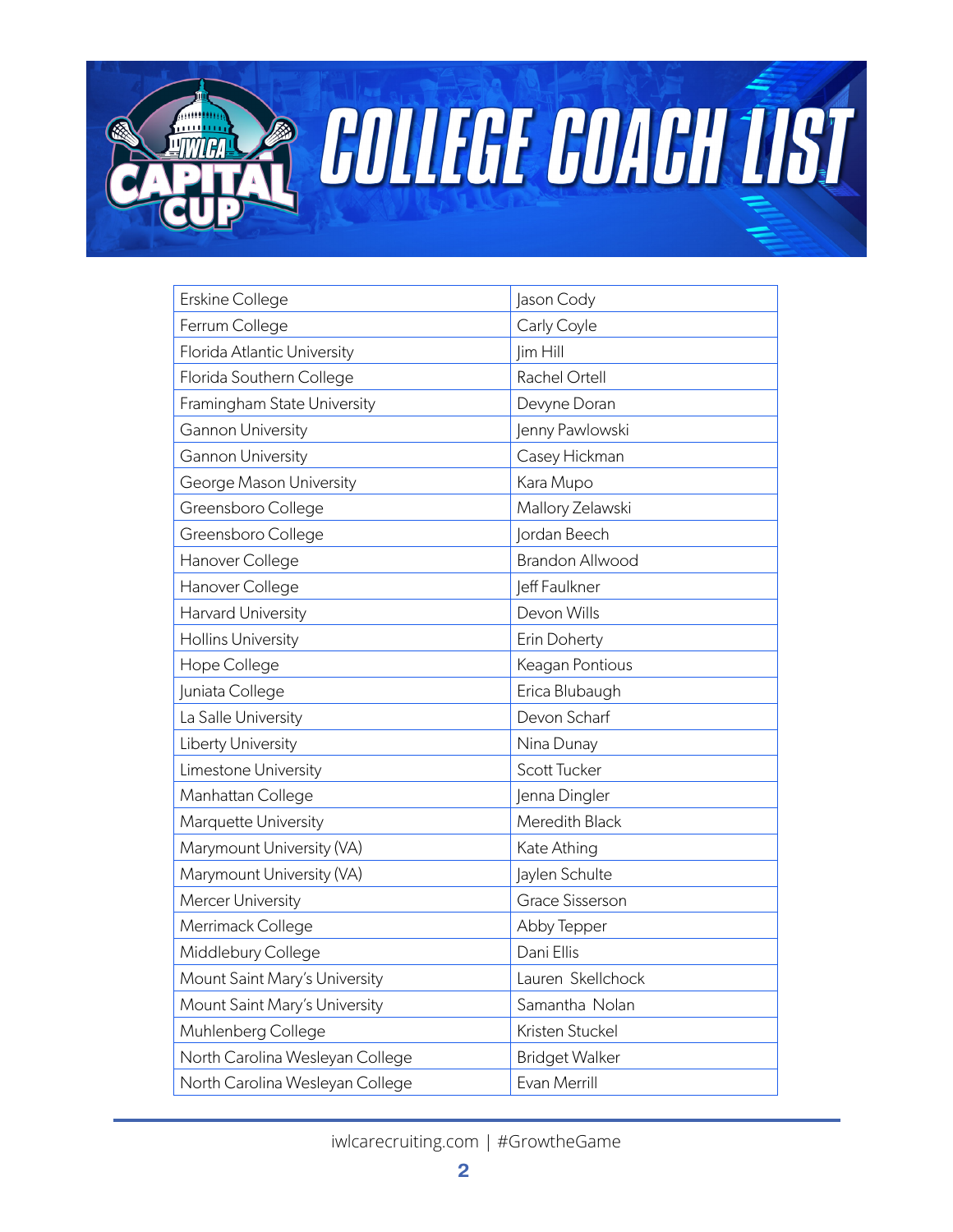

**EOLLEGE COACH IST** 

| Northwestern University               | <b>Shelby Fredericks</b> |
|---------------------------------------|--------------------------|
| Occidental College                    | Hannah Khin              |
| <b>Ohio Northern University</b>       | Emily Boerger            |
| Ohio Wesleyan University              | Rachael Yoho             |
| Old Dominion University               | Heather Holt             |
| Quincy University                     | Kathelene Kim            |
| Ramapo College                        | Michael Saladino         |
| Randolph-Macon College                | MK Geratowski            |
| Roanoke College                       | Zach Tamburello          |
| Roanoke College                       | Kiley Kettle             |
| Saint Joseph's University             | Alex Kahoe               |
| Salem State University                | Karen Atkinson           |
| Simmons University                    | <b>Molly Devilbiss</b>   |
| Springfield College                   | Kristen Mullady          |
| St. John Fisher College               | Linda Michele            |
| St. Mary's College of Maryland        | Sydni Thacker            |
| St. Mary's College of Maryland        | <b>Brittney Morris</b>   |
| Stetson University                    | Paige Postalwait         |
| SUNY Plattsburgh                      | Kelly Wall               |
| Temple University                     | <b>Bonnie Rosen</b>      |
| Thomas More University                | Pat Thatcher             |
| University of Charleston (WV)         | Melanie Rizzotti         |
| University of Hartford                | Jen Nardi                |
| University of Indianapolis            | Kelly Dowd               |
| University of Lynchburg               | <b>Bruce Reid</b>        |
| University of Massachusetts, Lowell   | James Rippey             |
| University of Northwestern - St. Paul | Sarah Connally           |
| University of Richmond                | Kady Glynn               |
| University of Wisconsin, Stout        | Jordyn Merkel            |
| Villanova University                  | Kelsea Donnelly          |
| Villanova University                  | <b>Jill Batcheller</b>   |

iwlcarecruiting.com | #GrowtheGame